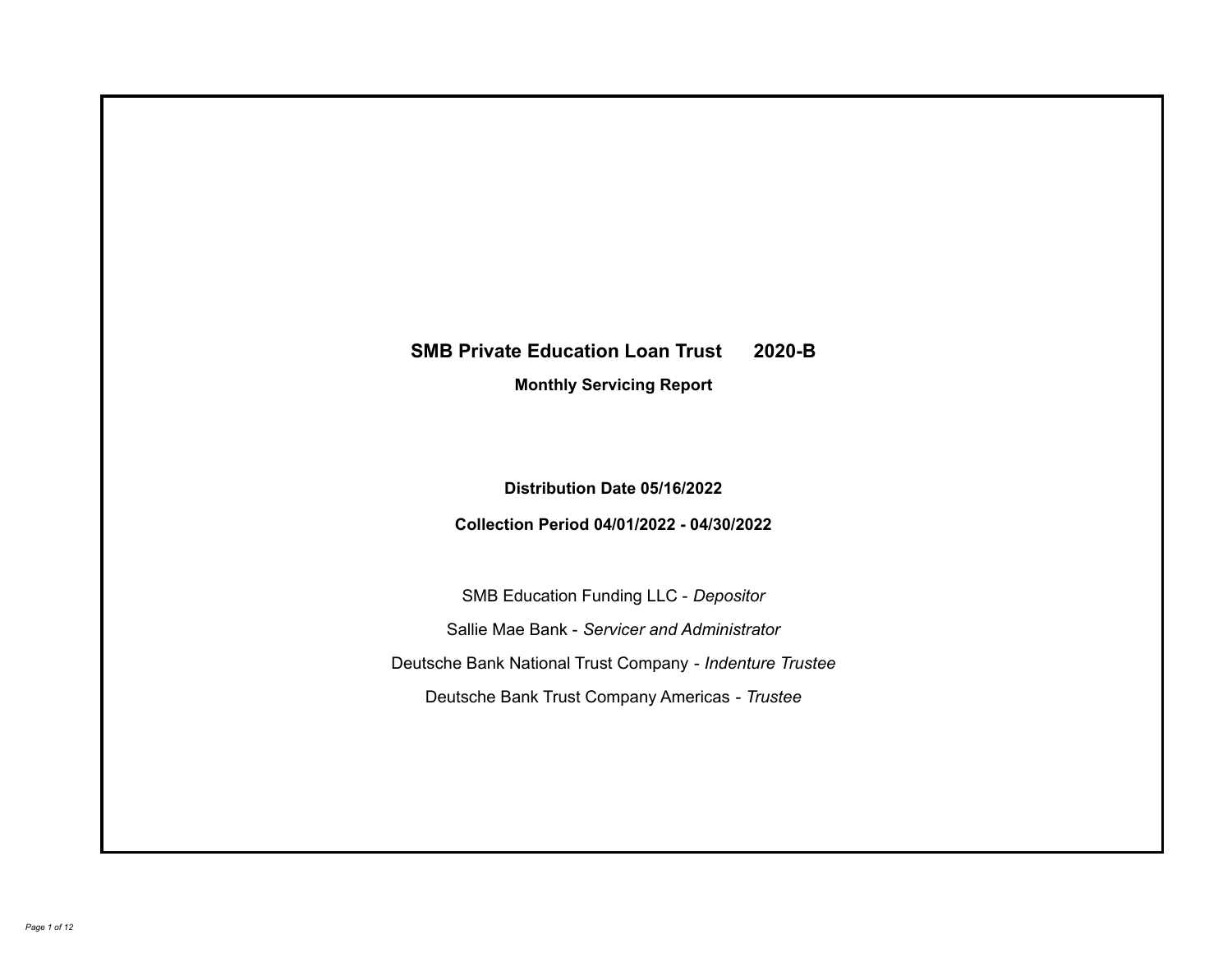A

| <b>Student Loan Portfolio Characteristics</b>                                                                                                                                | <b>Settlement Date</b><br>08/12/2020 | 03/31/2022                                                   | 04/30/2022                                                   |
|------------------------------------------------------------------------------------------------------------------------------------------------------------------------------|--------------------------------------|--------------------------------------------------------------|--------------------------------------------------------------|
| <b>Principal Balance</b><br>Interest to be Capitalized Balance                                                                                                               | \$734,844,784.09<br>52,295,956.84    | \$543,812,409.62<br>31,410,859.60                            | \$532,528,389.32<br>31,688,990.72                            |
| Pool Balance                                                                                                                                                                 | \$787,140,740.93                     | \$575,223,269.22                                             | \$564,217,380.04                                             |
| Weighted Average Coupon (WAC)<br>Weighted Average Remaining Term<br>Number of Loans<br>Number of Borrowers<br>Pool Factor<br>Since Issued Total Constant Prepayment Rate (1) | 8.62%<br>138.65<br>63,922<br>60,883  | 8.80%<br>133.15<br>48,561<br>46,414<br>0.730775628<br>14.64% | 8.92%<br>132.92<br>47,743<br>45,631<br>0.716793517<br>14.74% |

| <b>Debt Securities</b> | Cusip/Isin | 04/15/2022       | 05/16/2022       |
|------------------------|------------|------------------|------------------|
| A <sub>1</sub> A       | 78449XAA0  | \$347,171,974.22 | \$339,599,114.70 |
| A1B                    | 78449XAB8  | \$31,245,477.69  | \$30,563,920.33  |
|                        | 78449XAC6  | \$53,000,000.00  | \$53,000,000.00  |

| $\overline{\phantom{0}}$<br>້ | <b>Certificates</b> | Cusip/Isin | 04/15/2022   | 05/16/2022   |
|-------------------------------|---------------------|------------|--------------|--------------|
|                               | Residual            | 78449X102  | \$100,000.00 | \$100,000.00 |

| <b>Account Balances</b> | 04/15/2022     | 05/16/2022     |
|-------------------------|----------------|----------------|
| Reserve Account Balance | \$2,002,442.00 | \$2,002,442.00 |

| E. | <b>Asset / Liability</b>               | 04/15/2022       | 05/16/2022       |
|----|----------------------------------------|------------------|------------------|
|    | Overcollateralization Percentage       | 25.00%           | 25.00%           |
|    | Specified Overcollateralization Amount | \$143,805,817.31 | \$141,054,345.01 |
|    | Actual Overcollateralization Amount    | \$143,805,817.31 | \$141,054,345.01 |

(1) For additional information, see 'Since Issued CPR Methodology' found in section VIII of this report .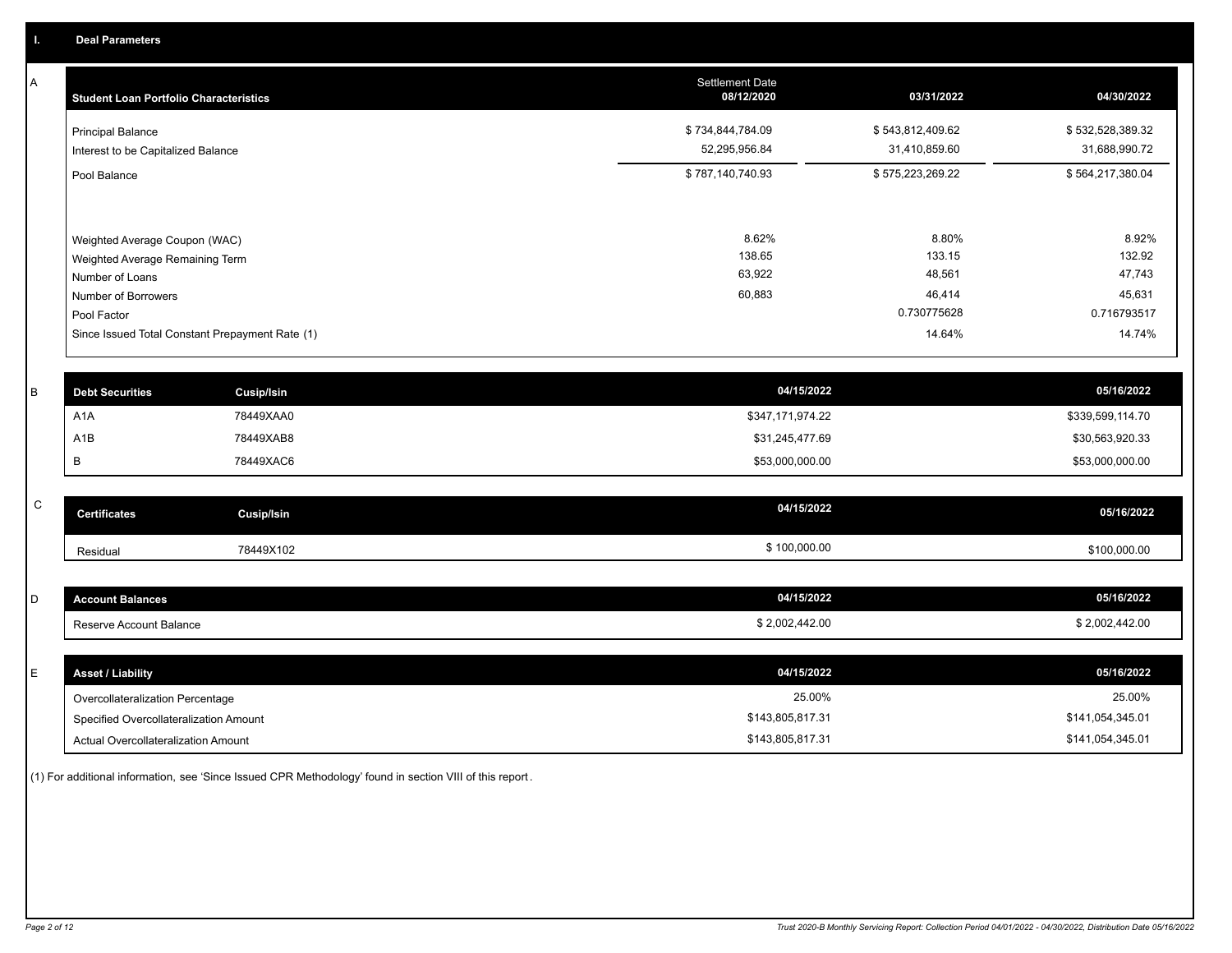## **II. 2020-B Trust Activity 04/01/2022 through 04/30/2022**

## **Total Principal Receipts \$ 10,746,831.69**  Other Principal Deposits 157,338.99 Servicer Principal Reimbursement 0.00 Seller Principal Reimbursement 0.00 Borrower Principal 10,589,492.70 A **Student Loan Principal Receipts**

### B **Student Loan Interest Receipts**

| <b>Total Interest Receipts</b>  | \$3,038,088.99 |
|---------------------------------|----------------|
| Other Interest Deposits         | 367.70         |
| Servicer Interest Reimbursement | 0.00           |
| Seller Interest Reimbursement   | 0.00           |
| Borrower Interest               | 3,037,721.29   |

| C       | <b>Recoveries on Realized Losses</b>                             | \$197,814.12    |
|---------|------------------------------------------------------------------|-----------------|
| D       | <b>Investment Income</b>                                         | \$3,407.92      |
| Е.      | <b>Funds Borrowed from Next Collection Period</b>                | \$0.00          |
| F.      | Funds Repaid from Prior Collection Period                        | \$0.00          |
| G       | Loan Sale or Purchase Proceeds                                   | \$0.00          |
| H       | Initial Deposits to Distribution Account                         | \$0.00          |
|         | <b>Excess Transferred from Other Accounts</b>                    | \$0.00          |
| J       | <b>Borrower Benefit Reimbursements</b>                           | \$0.00          |
| K       | <b>Other Deposits</b>                                            | \$0.00          |
|         | <b>Other Fees Collected</b>                                      | \$0.00          |
| М       | <b>AVAILABLE FUNDS</b>                                           | \$13,986,142.72 |
| N       | Non-Cash Principal Activity During Collection Period             | \$(537,188.61)  |
| $\circ$ | Aggregate Purchased Amounts by the Depositor, Servicer or Seller | \$157,706.69    |
| P       | Aggregate Loan Substitutions                                     | \$0.00          |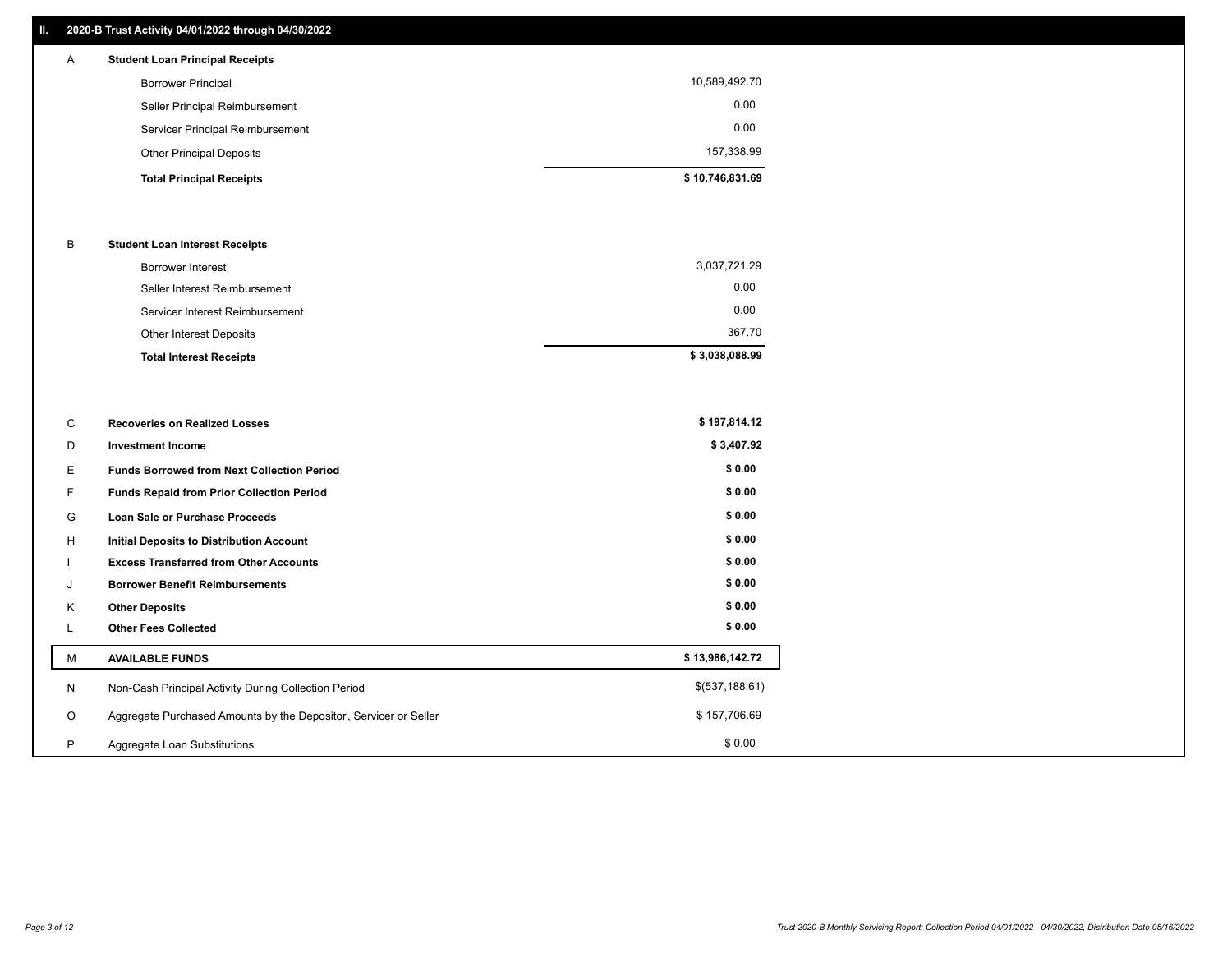|                   |                       |                          | <b>Loans by Repayment Status</b> |                                                           |                |                            |                          |         |                                                           |                |                            |
|-------------------|-----------------------|--------------------------|----------------------------------|-----------------------------------------------------------|----------------|----------------------------|--------------------------|---------|-----------------------------------------------------------|----------------|----------------------------|
|                   |                       |                          |                                  | 04/30/2022                                                |                |                            |                          |         | 03/31/2022                                                |                |                            |
|                   |                       | <b>Wtd Avg</b><br>Coupon | # Loans                          | Principal and<br><b>Interest Accrued</b><br>to Capitalize | % of Principal | % of Loans in<br>Repay (1) | <b>Wtd Avg</b><br>Coupon | # Loans | Principal and<br><b>Interest Accrued</b><br>to Capitalize | % of Principal | % of Loans in<br>Repay (1) |
| INTERIM:          | IN SCHOOL             | 10.10%                   | 3,661                            | \$53,911,129.68                                           | 9.555%         | $-$ %                      | 10.01%                   | 3,706   | \$54,349,984.05                                           | 9.449%         | $-$ %                      |
|                   | <b>GRACE</b>          | 10.19%                   | 1,066                            | \$14,921,092.12                                           | 2.645%         | $-$ %                      | 10.00%                   | 1,061   | \$14,708,373.00                                           | 2.557%         | $-$ %                      |
|                   | <b>DEFERMENT</b>      | 9.71%                    | 2,567                            | \$36,187,159.48                                           | 6.414%         | $-$ %                      | 9.54%                    | 2,575   | \$36,086,864.27                                           | 6.274%         | $-$ %                      |
| <b>REPAYMENT:</b> | <b>CURRENT</b>        | 8.65%                    | 38,571                           | \$432,497,430.24                                          | 76.654%        | 94.185%                    | 8.52%                    | 39,141  | \$440,683,409.75                                          | 76.611%        | 93.747%                    |
|                   | 30-59 DAYS DELINQUENT | 9.28%                    | 730                              | \$10,297,049.86                                           | 1.825%         | 2.242%                     | 9.33%                    | 701     | \$9,529,809.44                                            | 1.657%         | 2.027%                     |
|                   | 60-89 DAYS DELINQUENT | 9.46%                    | 361                              | \$5,407,751.52                                            | 0.958%         | 1.178%                     | 9.38%                    | 490     | \$7,295,515.24                                            | 1.268%         | 1.552%                     |
|                   | 90+ DAYS DELINQUENT   | 9.48%                    | 394                              | \$5,598,862.68                                            | 0.992%         | 1.219%                     | 9.51%                    | 383     | \$5,517,304.87                                            | 0.959%         | 1.174%                     |
|                   | <b>FORBEARANCE</b>    | 8.50%                    | 393                              | \$5,396,904.46                                            | 0.957%         | 1.175%                     | 8.40%                    | 504     | \$7,052,008.60                                            | 1.226%         | 1.500%                     |
| <b>TOTAL</b>      |                       |                          | 47,743                           | \$564,217,380.04                                          | 100.00%        | 100.00%                    |                          | 48,561  | \$575,223,269.22                                          | 100.00%        | 100.00%                    |

Percentages may not total 100% due to rounding \*

1 Loans classified in "Repayment" include any loan for which interim interest only, \$25 fixed payments or full principal and interest payments are due.

|                 | <b>Loans by Borrower Status</b>                                                                                                                                                |                          |            |                                                                  |                |                                |                          |         |                                                                  |                |                                |  |
|-----------------|--------------------------------------------------------------------------------------------------------------------------------------------------------------------------------|--------------------------|------------|------------------------------------------------------------------|----------------|--------------------------------|--------------------------|---------|------------------------------------------------------------------|----------------|--------------------------------|--|
|                 |                                                                                                                                                                                |                          | 04/30/2022 |                                                                  |                |                                | 03/31/2022               |         |                                                                  |                |                                |  |
|                 |                                                                                                                                                                                | <b>Wtd Avg</b><br>Coupon | # Loans    | <b>Principal and</b><br><b>Interest Accrued</b><br>to Capitalize | % of Principal | % of Loans in<br>P&I Repay (2) | <b>Wtd Avg</b><br>Coupon | # Loans | <b>Principal and</b><br><b>Interest Accrued</b><br>to Capitalize | % of Principal | % of Loans in<br>P&I Repay (2) |  |
| <b>INTERIM:</b> | IN SCHOOL                                                                                                                                                                      | 9.61%                    | 7,168      | \$104,016,321.57                                                 | 18.436%        | $-$ %                          | 9.52%                    | 7,263   | \$105,061,159.43                                                 | 18.264%        | $-$ %                          |  |
|                 | <b>GRACE</b>                                                                                                                                                                   | 9.75%                    | 1,992      | \$27,183,564.69                                                  | 4.818%         | $-$ %                          | 9.59%                    | 2,017   | \$27,487,314.67                                                  | 4.779%         | $-$ %                          |  |
|                 | <b>DEFERMENT</b>                                                                                                                                                               | 9.22%                    | 4,633      | \$63,292,845.52                                                  | 11.218%        | $-$ %                          | 9.05%                    | 4,648   | \$63,035,626.40                                                  | 10.958%        | $-$ %                          |  |
| P&I REPAYMENT:  | <b>CURRENT</b>                                                                                                                                                                 | 8.57%                    | 32,122     | \$343,616,286.22                                                 | 60.901%        | 92.938%                        | 8.44%                    | 32,598  | \$350,897,900.85                                                 | 61.002%        | 92.429%                        |  |
|                 | 30-59 DAYS DELINQUENT                                                                                                                                                          | 9.26%                    | 691        | \$9,826,892.68                                                   | 1.742%         | 2.658%                         | 9.33%                    | 673     | \$9,085,124.25                                                   | 1.579%         | 2.393%                         |  |
|                 | 60-89 DAYS DELINQUENT                                                                                                                                                          | 9.47%                    | 352        | \$5,333,173.03                                                   | 0.945%         | 1.442%                         | 9.37%                    | 480     | \$7,143,591.21                                                   | 1.242%         | 1.882%                         |  |
|                 | 90+ DAYS DELINQUENT                                                                                                                                                            | 9.48%                    | 391        | \$5,516,573.74                                                   | 0.978%         | 1.492%                         | 9.53%                    | 378     | \$5,460,543.81                                                   | 0.949%         | 1.438%                         |  |
|                 | FORBEARANCE                                                                                                                                                                    | 8.51%                    | 394        | \$5,431,722.59                                                   | 0.963%         | 1.469%                         | 8.40%                    | 504     | \$7,052,008.60                                                   | 1.226%         | 1.858%                         |  |
| <b>TOTAL</b>    | Percentages may not total 100% due to rounding<br>2 Loans classified in "P&I Repayment" includes only those loans for which scheduled principal and interest payments are due. |                          | 47,743     | \$564,217,380.04                                                 | 100.00%        | 100.00%                        |                          | 48,561  | \$575,223,269.22                                                 | 100.00%        | 100.00%                        |  |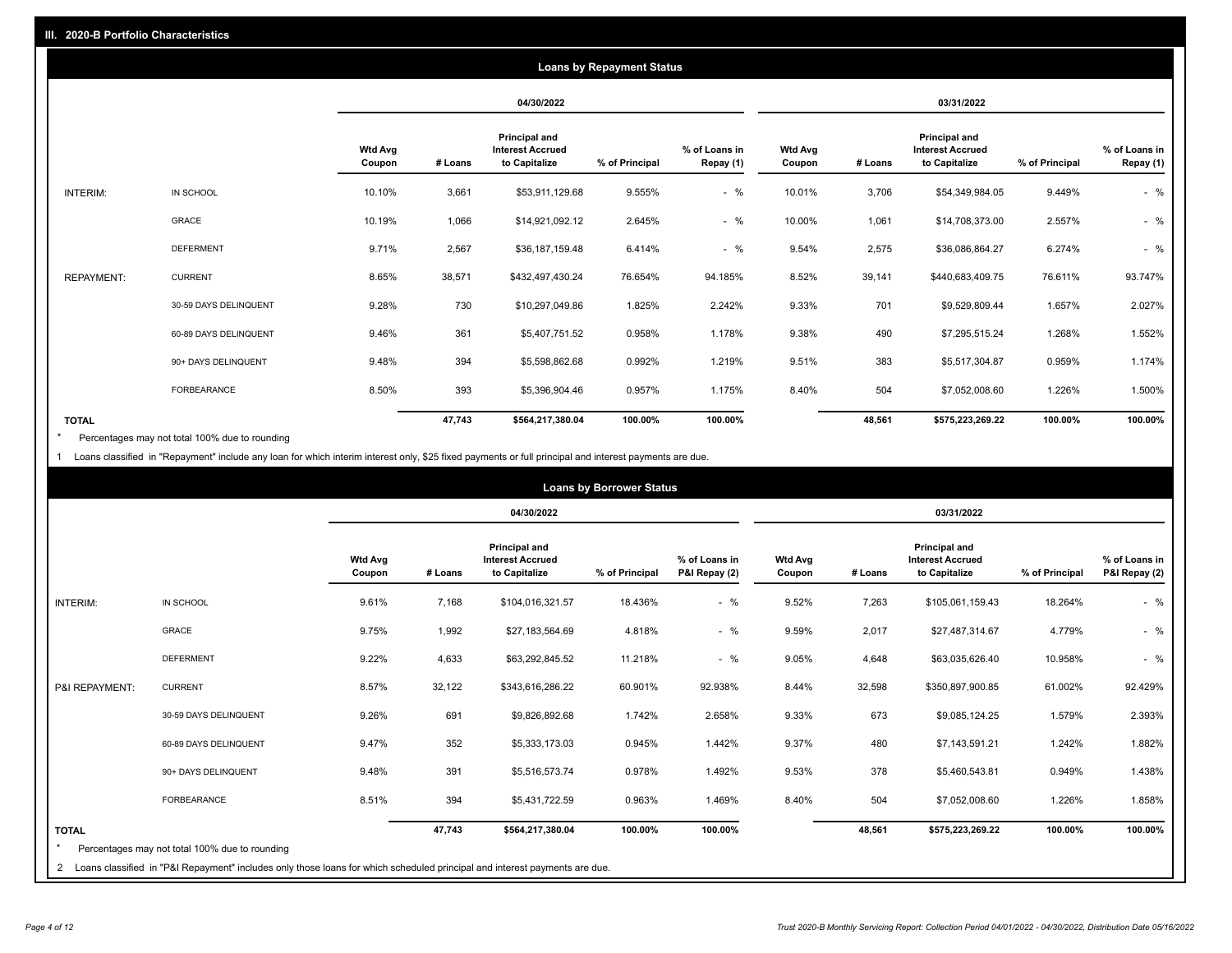|                                                                                        | 4/30/2022        | 3/31/2022        |
|----------------------------------------------------------------------------------------|------------------|------------------|
| Pool Balance                                                                           | \$564,217,380.04 | \$575,223,269.22 |
| Total # Loans                                                                          | 47,743           | 48,561           |
| Total # Borrowers                                                                      | 45,631           | 46,414           |
| Weighted Average Coupon                                                                | 8.92%            | 8.80%            |
| Weighted Average Remaining Term                                                        | 132.92           | 133.15           |
| Percent of Pool - Cosigned                                                             | 92.4%            | 92.4%            |
| Percent of Pool - Non Cosigned                                                         | 7.6%             | 7.6%             |
| Borrower Interest Accrued for Period                                                   | \$3,868,119.05   | \$4,025,424.39   |
| Outstanding Borrower Interest Accrued                                                  | \$36,100,805.04  | \$35,960,687.00  |
| Gross Principal Realized Loss - Periodic *                                             | \$1,143,490.88   | \$1,491,495.43   |
| Gross Principal Realized Loss - Cumulative *                                           | \$14,425,347.96  | \$13,281,857.08  |
| Recoveries on Realized Losses - Periodic                                               | \$197,814.12     | \$76,129.73      |
| Recoveries on Realized Losses - Cumulative                                             | \$1,409,259.15   | \$1,211,445.03   |
| Net Losses - Periodic                                                                  | \$945,676.76     | \$1,415,365.70   |
| Net Losses - Cumulative                                                                | \$13,016,088.81  | \$12,070,412.05  |
| Non-Cash Principal Activity - Capitalized Interest                                     | \$608,276.22     | \$2,469,432.84   |
| Since Issued Total Constant Prepayment Rate (CPR) (1)                                  | 14.74%           | 14.64%           |
| <b>Loan Substitutions</b>                                                              | \$0.00           | \$0.00           |
| <b>Cumulative Loan Substitutions</b>                                                   | \$0.00           | \$0.00           |
| <b>Unpaid Servicing Fees</b>                                                           | \$0.00           | \$0.00           |
| <b>Unpaid Administration Fees</b>                                                      | \$0.00           | \$0.00           |
| <b>Unpaid Carryover Servicing Fees</b>                                                 | \$0.00           | \$0.00           |
| Note Interest Shortfall                                                                | \$0.00           | \$0.00           |
| Loans in Modification                                                                  | \$24,180,234.42  | \$24,066,559.44  |
| % of Loans in Modification as a % of Loans in Repayment (P&I)                          | 6.64%            | 6.46%            |
| % Annualized Gross Principal Realized Loss - Periodic as a %                           | 3.77%            | 4.80%            |
| of Loans in Repayment (P&I) * 12                                                       |                  |                  |
| % Gross Principal Realized Loss - Cumulative as a % of<br><b>Original Pool Balance</b> | 1.83%            | 1.69%            |

\* In accordance with the Servicer's current policies and procedures, after September 1, 2017 loans subject to bankruptcy claims generally will not be reported as a charged- off unless and until they are delinquent for 120

(1) For additional information, see 'Since Issued CPR Methodology' found in section VIII of this report .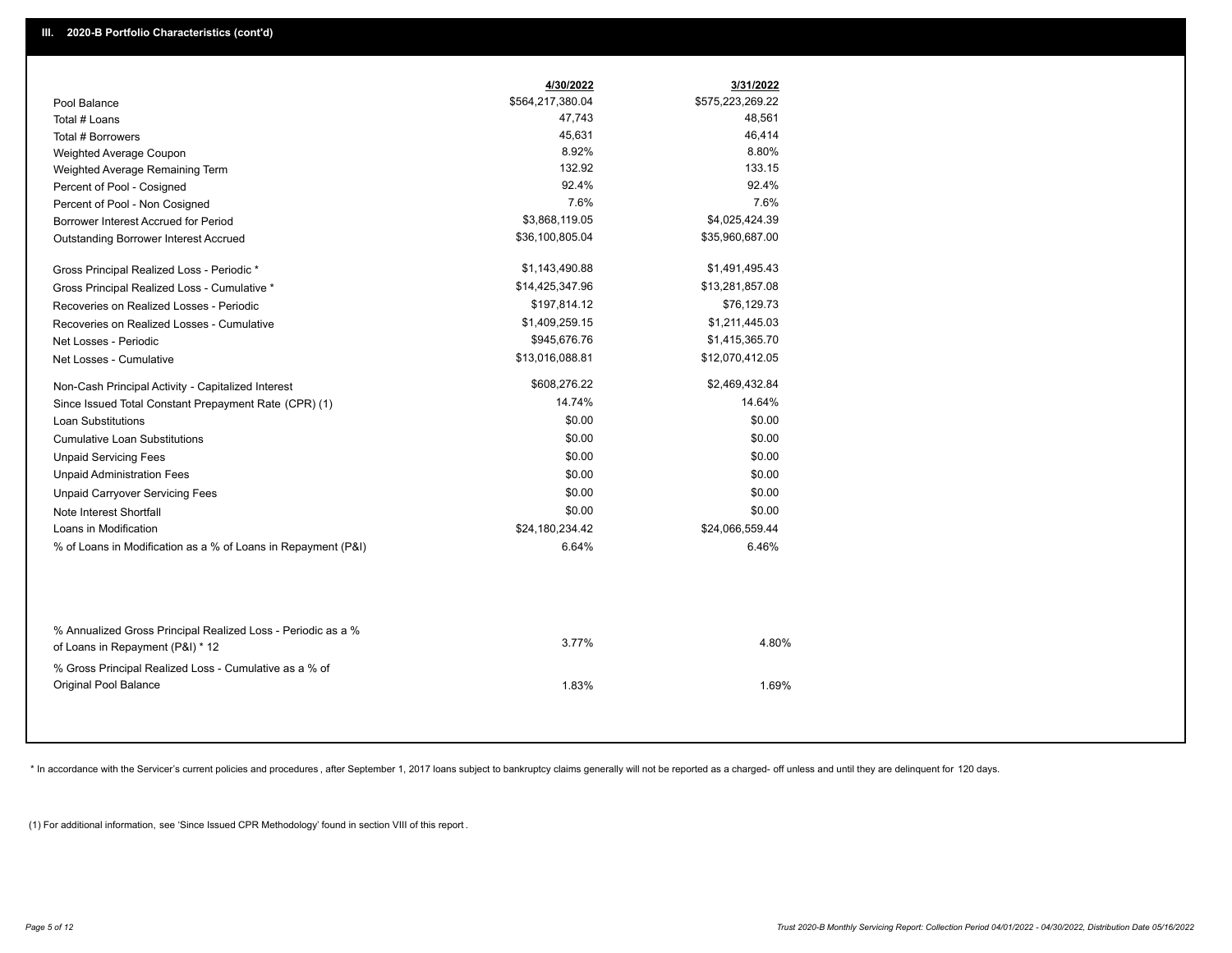## **Loan Program**

A

|                                    | Weighted<br>Average | # LOANS  | <b>\$ AMOUNT</b> | $%$ *    |
|------------------------------------|---------------------|----------|------------------|----------|
| - Smart Option Interest-Only Loans | 7.74%               | 11,413   | \$96,593,767.62  | 17.120%  |
| - Smart Option Fixed Pay Loans     | 8.94%               | 11,774   | \$173,076,028.11 | 30.675%  |
| - Smart Option Deferred Loans      | 9.30%               | 24,556   | \$294,547,584.31 | 52.205%  |
| - Other Loan Programs              | $0.00\%$            | $\Omega$ | \$0.00           | 0.000%   |
| <b>Total</b>                       | 8.92%               | 47,743   | \$564,217,380.04 | 100.000% |

\* Percentages may not total 100% due to rounding

B

C

**Index Type**

|                       | Weighted<br>Average | # LOANS  | <b>\$ AMOUNT</b> | $%$ *     |
|-----------------------|---------------------|----------|------------------|-----------|
| - Fixed Rate Loans    | 9.52%               | 21,880   | \$272,290,971.51 | 48.260%   |
| - LIBOR Indexed Loans | 8.36%               | 25,863   | \$291,926,408.53 | 51.740%   |
| - Other Index Rates   | $0.00\%$            | $\Omega$ | \$0.00           | $0.000\%$ |
| <b>Total</b>          | 8.92%               | 47,743   | \$564,217,380.04 | 100.000%  |

\* Percentages may not total 100% due to rounding

## **Weighted Average Recent FICO**

| 2,837<br>2,770<br>5,261<br>10,478 | \$33,837,914.93<br>\$32,867,501.22<br>\$63,665,197.93<br>\$129,871,957.96 | 5.997%<br>5.825%<br>11.284% |
|-----------------------------------|---------------------------------------------------------------------------|-----------------------------|
|                                   |                                                                           |                             |
|                                   |                                                                           |                             |
|                                   |                                                                           |                             |
|                                   |                                                                           | 23.018%                     |
| 26,395                            | \$303,952,316.85                                                          | 53.871%                     |
| 2                                 | \$22,491.15                                                               | $0.004\%$                   |
| 47,743                            | \$564,217,380.04                                                          | 100.000%                    |
|                                   |                                                                           |                             |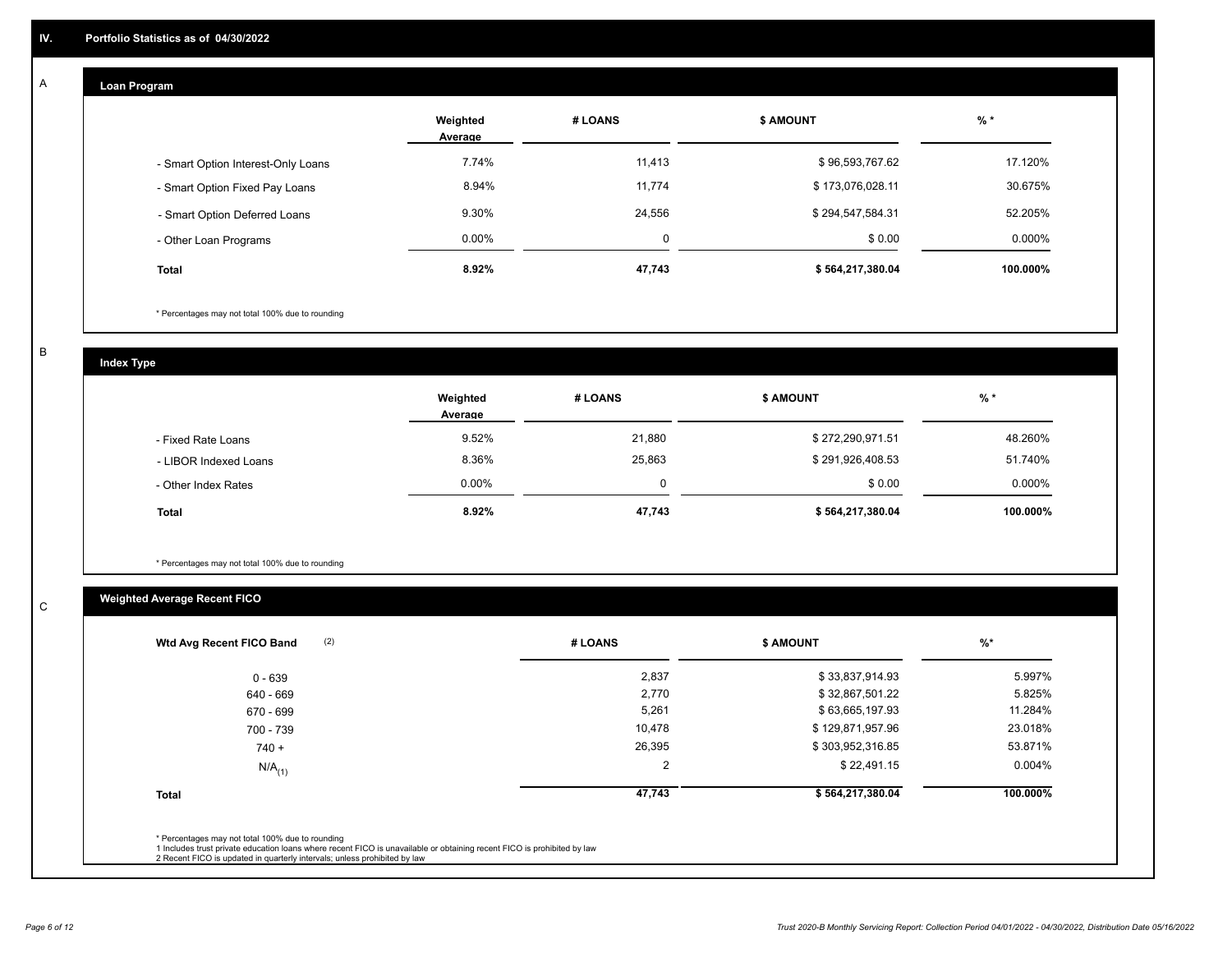| V. |       | 2020-B Reserve Account and Principal Distribution Calculations                  |                  |  |
|----|-------|---------------------------------------------------------------------------------|------------------|--|
| А. |       | <b>Reserve Account</b>                                                          |                  |  |
|    |       | Specified Reserve Account Balance                                               | \$2,002,442.00   |  |
|    |       | Actual Reserve Account Balance                                                  | \$2,002,442.00   |  |
| В. |       | <b>Principal Distribution Amount</b>                                            |                  |  |
|    | i.    | <b>Class A Notes Outstanding</b>                                                | \$378,417,451.91 |  |
|    | ii.   | Pool Balance                                                                    | \$564,217,380.04 |  |
|    | iii.  | First Priority Principal Distribution Amount (i - ii)                           | \$0.00           |  |
|    | iv.   | Class A and B Notes Outstanding                                                 | \$431,417,451.91 |  |
|    | v.    | First Priority Principal Distribution Amount                                    | \$0.00           |  |
|    | vi.   | Pool Balance                                                                    | \$564,217,380.04 |  |
|    | vii.  | Specified Overcollateralization Amount                                          | \$141,054,345.01 |  |
|    | viii. | Regular Principal Distribution Amount (if (iv > 0, (iv - v) - (vi - vii))       | \$8,254,416.88   |  |
|    | ix.   | Pool Balance                                                                    | \$564,217,380.04 |  |
|    | х.    | 10% of Initial Pool Balance                                                     | \$78,714,074.09  |  |
|    | xi.   | First Priority Principal Distribution Amount                                    | \$0.00           |  |
|    | xii.  | Regular Principal Distribution Amount                                           | \$8,254,416.88   |  |
|    | xiii. | Available Funds (after payment of waterfall items A through I)                  | \$4,821,235.35   |  |
|    | xiv.  | Additional Principal Distribution Amount (if(vi <= x,min(xiii, vi - xi - xii))) | \$0.00           |  |
|    |       |                                                                                 |                  |  |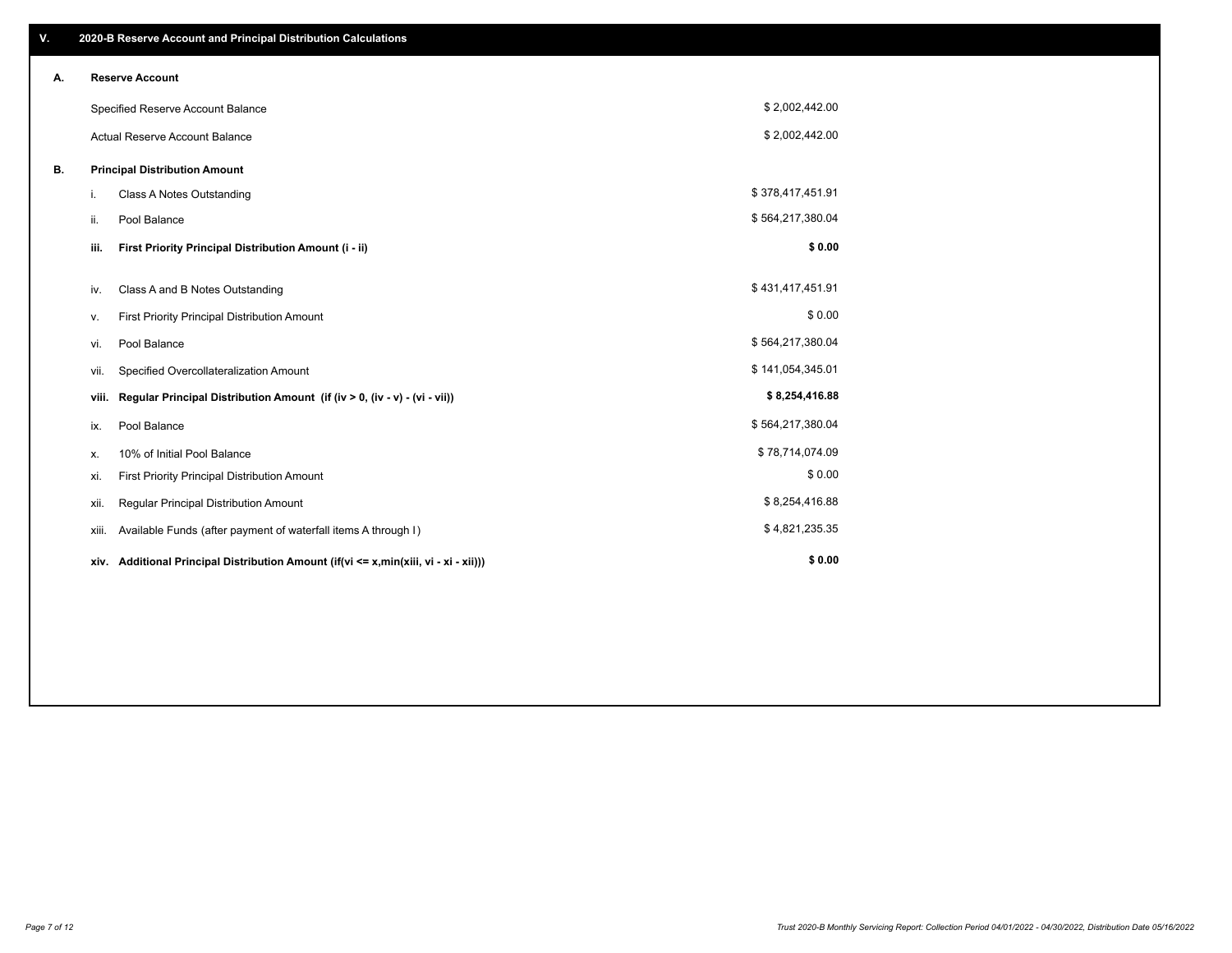|    |                                                         | Paid           | <b>Funds Balance</b> |
|----|---------------------------------------------------------|----------------|----------------------|
|    | <b>Total Available Funds</b>                            |                | \$13,986,142.72      |
| A  | <b>Trustee Fees</b>                                     | \$0.00         | \$13,986,142.72      |
| B  | <b>Servicing Fees</b>                                   | \$362,541.61   | \$13,623,601.11      |
| C  | i. Administration Fees                                  | \$8,333.00     | \$13,615,268.11      |
|    | ii. Unreimbursed Administrator Advances plus any Unpaid | \$0.00         | \$13,615,268.11      |
| D  | Class A Noteholders Interest Distribution Amount        | \$417,715.88   | \$13,197,552.23      |
| Е  | First Priority Principal Payment                        | \$0.00         | \$13,197,552.23      |
| F. | Class B Noteholders Interest Distribution Amount        | \$121,900.00   | \$13,075,652.23      |
| G  | <b>Reinstatement Reserve Account</b>                    | \$0.00         | \$13,075,652.23      |
| H  | Regular Principal Distribution                          | \$8,254,416.88 | \$4,821,235.35       |
|    | <b>Carryover Servicing Fees</b>                         | \$0.00         | \$4,821,235.35       |
| J  | Additional Principal Distribution Amount                | \$0.00         | \$4,821,235.35       |
| Κ  | Unpaid Expenses of Trustee                              | \$0.00         | \$4,821,235.35       |
| L  | Unpaid Expenses of Administrator                        | \$0.00         | \$4,821,235.35       |
| М  | Remaining Funds to the Residual Certificateholders      | \$4,821,235.35 | \$0.00               |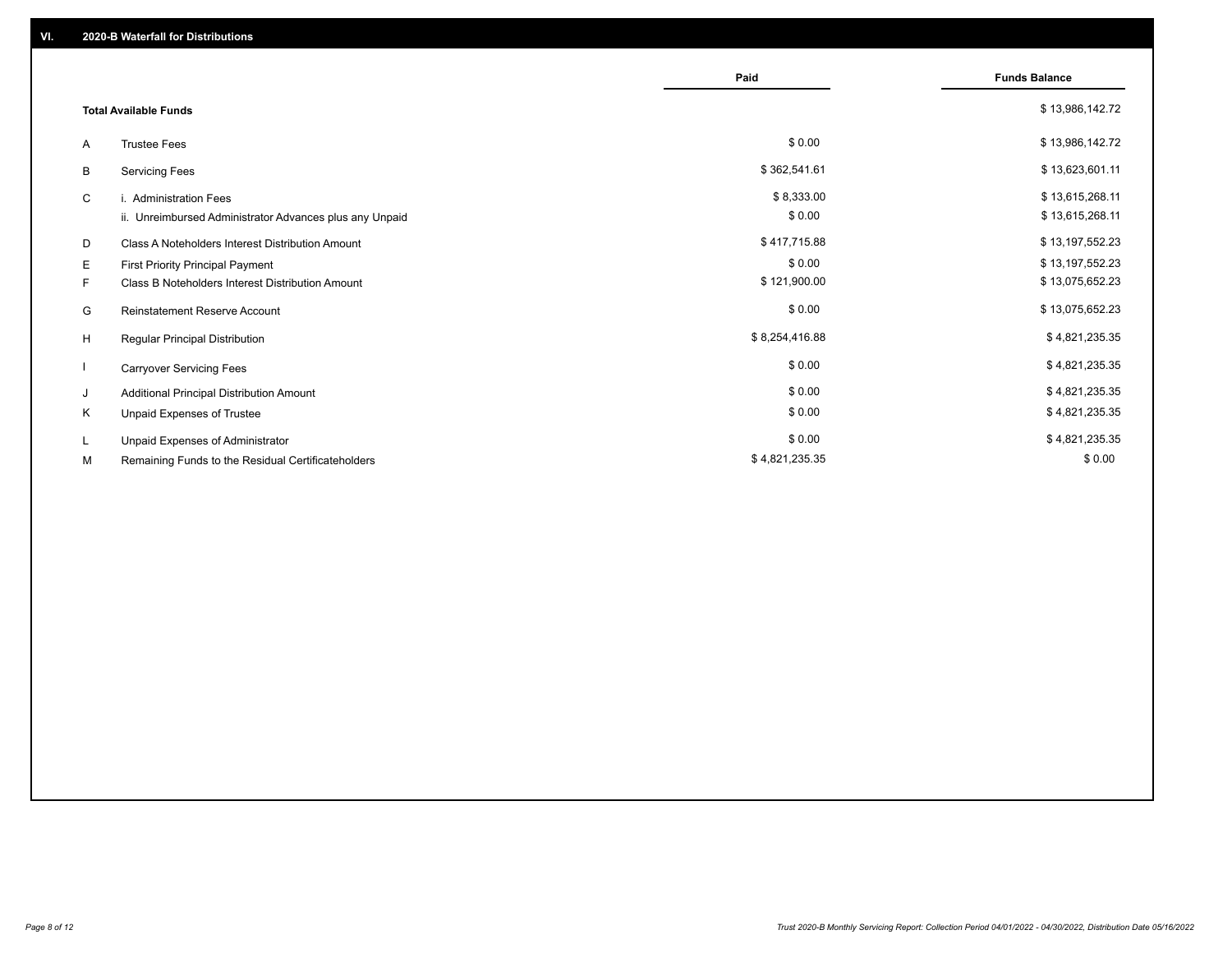| <b>Distribution Amounts</b>                                |                         |                         |                         |
|------------------------------------------------------------|-------------------------|-------------------------|-------------------------|
|                                                            | A <sub>1</sub> A        | A <sub>1</sub> B        | в                       |
| Cusip/Isin                                                 | 78449XAA0               | 78449XAB8               | 78449XAC6               |
| <b>Beginning Balance</b>                                   | \$347,171,974.22        | \$31,245,477.69         | \$53,000,000.00         |
| Index                                                      | <b>FIXED</b>            | <b>LIBOR</b>            | <b>FIXED</b>            |
| Spread/Fixed Rate                                          | 1.29%                   | 1.10%                   | 2.76%                   |
| Record Date (Days Prior to Distribution)                   | 1 NEW YORK BUSINESS DAY | 1 NEW YORK BUSINESS DAY | 1 NEW YORK BUSINESS DAY |
| <b>Accrual Period Begin</b>                                | 4/15/2022               | 4/15/2022               | 4/15/2022               |
| <b>Accrual Period End</b>                                  | 5/15/2022               | 5/16/2022               | 5/15/2022               |
| Daycount Fraction                                          | 0.08333333              | 0.08611111              | 0.08333333              |
| Interest Rate*                                             | 1.29000%                | 1.65414%                | 2.76000%                |
| <b>Accrued Interest Factor</b>                             | 0.001075000             | 0.001424398             | 0.002300000             |
| <b>Current Interest Due</b>                                | \$373,209.87            | \$44,506.01             | \$121,900.00            |
| Interest Shortfall from Prior Period Plus Accrued Interest | $\frac{1}{2}$           | $$ -$                   | $\frac{1}{2}$           |
| <b>Total Interest Due</b>                                  | \$373,209.87            | \$44,506.01             | \$121,900.00            |
| <b>Interest Paid</b>                                       | \$373,209.87            | \$44,506.01             | \$121,900.00            |
| <b>Interest Shortfall</b>                                  | $\mathsf{\$}$ -         | $$ -$                   | $$ -$                   |
| <b>Principal Paid</b>                                      | \$7,572,859.52          | \$681,557.36            | $$ -$                   |
| <b>Ending Principal Balance</b>                            | \$339,599,114.70        | \$30,563,920.33         | \$53,000,000.00         |
| Paydown Factor                                             | 0.012621433             | 0.012621433             | 0.000000000             |
| <b>Ending Balance Factor</b>                               | 0.565998525             | 0.565998525             | 1.000000000             |

\* Pay rates for Current Distribution. For the interest rates applicable to the next distribution date, please see https://www.salliemae.com/about/investors/data/SMBabrate.txt.

**VII. 2020-B Distributions**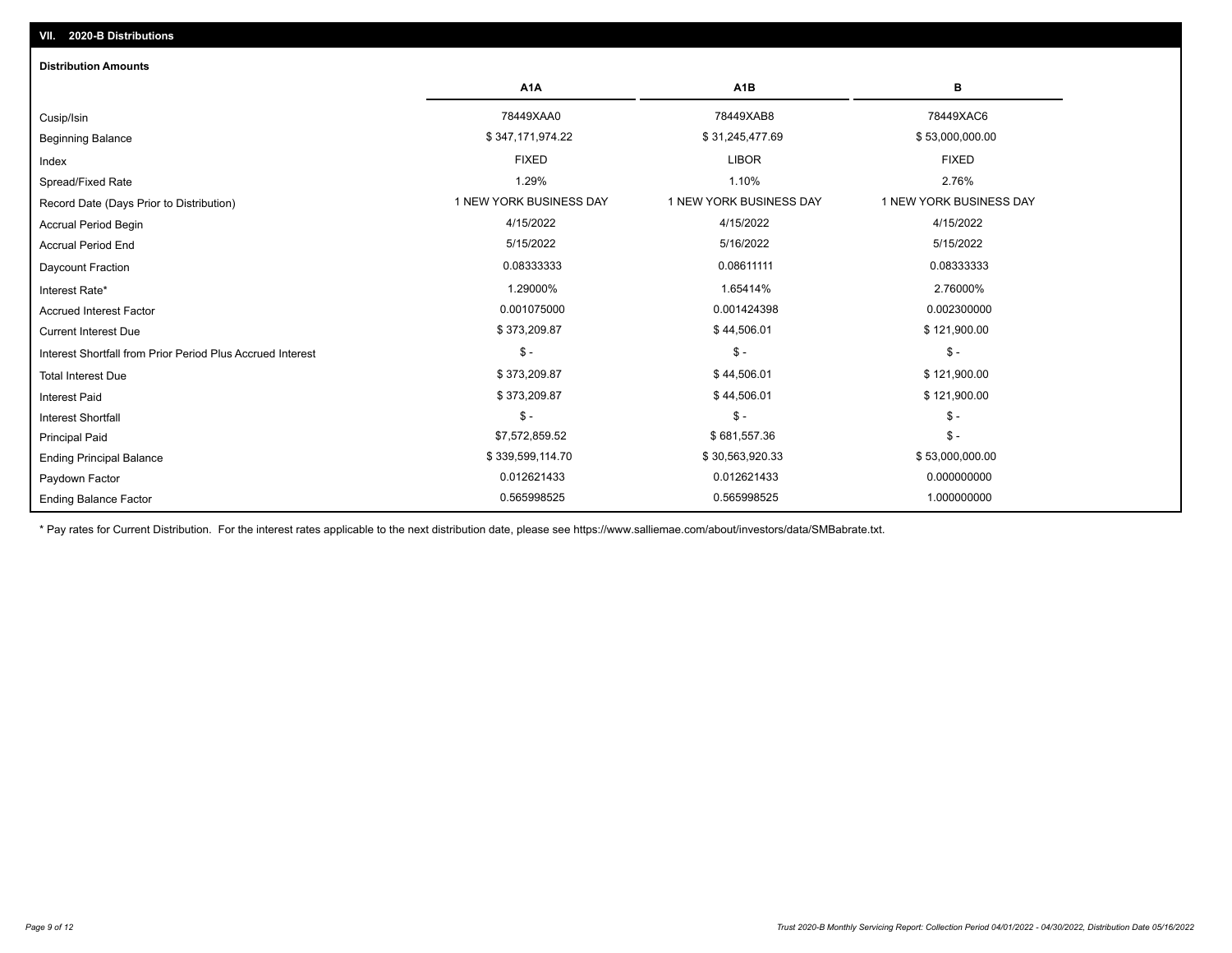## **Since Issued Total CPR**

$$
\text{total cPR} = 1 - \left(\frac{APB}{PPB}\right)^{\left(\frac{12}{MSC}\right)}
$$

APB = Actual period-end Pool Balance PPB = Projected period-end Pool Balance assuming no prepayments and no defaults Pool Balance = Sum(Principal Balance + Interest Accrued to Capitalize Balance) MSC = Months Since Cut-Off

I J Ι

### **Since-Issued Total Constant Prepayment Rate (CPR)**

Since-Issued Total CPR measures prepayments, both voluntary and involuntary, for a trust student loan pool over the life of a transaction. For each trust distribution, the actual month-end pool balance is compared against a month-end pool balance originally projected at issuance assuming no prepayments and defaults. For purposes of Since- Issued Total CPR calculations, projected period end pool balance assumes in-school status loans have up to a six month grace period before moving to repayment, grace status loans remain in grace status until their status end date and then to move to full principal and interest repayment, loans subject to interim interest or fixed payments during their in-school and grace period continue paying interim interest or fixed payments until full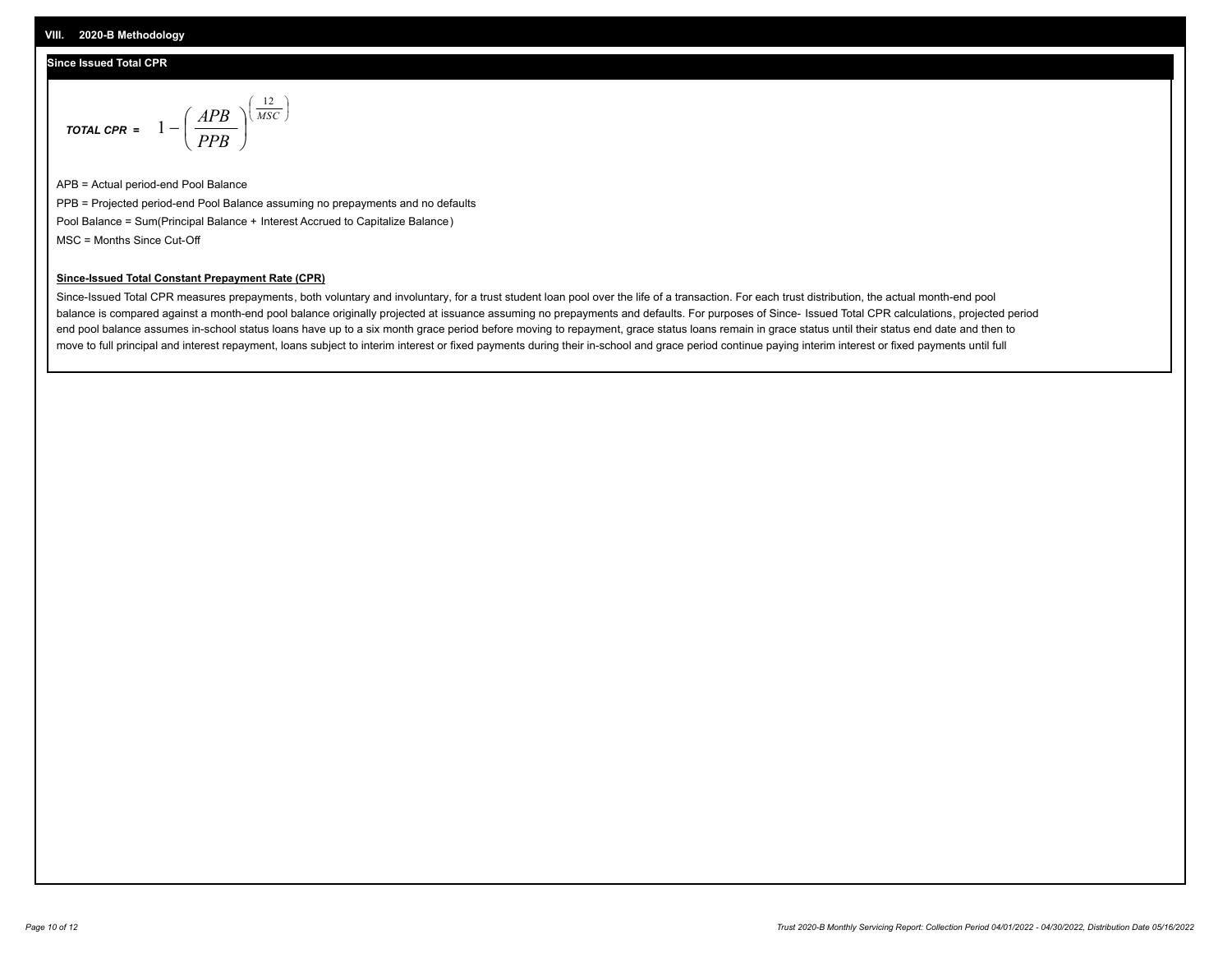## **EU RISK RETENTION**

As of the date of this report, Sallie Mae Bank confirms that (i) it retains, through its ownership of the Depositor (its wholly-owned subsidiary), a material net economic interest of not less than 5% of the aggregate principal balance of the Trust Student Loans in accordance with the EU Retention Rules ; (ii) the retained interest is held via ownership of the R Certificate; and (iii) the retained interest is not subject to any credit risk mitigation, any short position or any other credit risk hedge and has not been sold except as permitted by the EU Retention Rules.